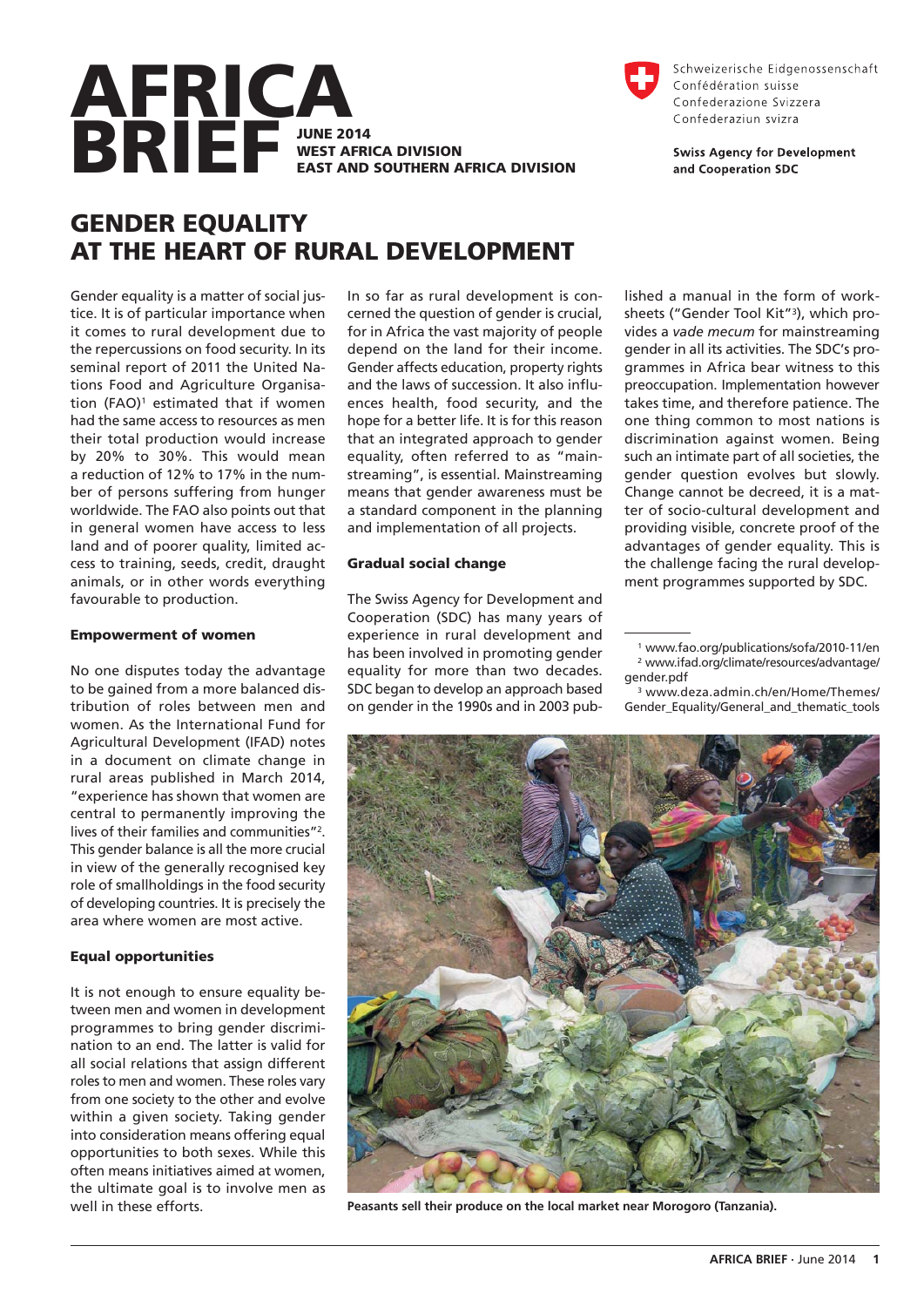# **THE MAIN CHALLENGES CONCERNING GENDER EQUALITY IN RURAL DEVELOPMENT**

Inequality between men and women affects many areas and leads to a chain of gender-related obstacles all of which challenge rural development. To meet these various challenges the first step is to identify them.

## **The land belongs to the men**

The access to land and its control are at the heart of gender inequality in rural areas. In most of the countries concerned, women do not inherit. When they settle in their husband's village, they are still seen as being "not from here". Widowed, the land does not pass into their hands. Even when the legal framework reflects a political will in favour of equality, as in Benin "with land law and family law giving women the same inheritance rights as men," resistance to the law's application remains considerable, notes the programme officer of the local Swiss cooperation office, Blandine Agossou Codjia. Furthermore customary law often does not recognize women's rights to use land.

Having little or no personal income or goods that could serve as collateral to obtain credit, women rarely manage to acquire a plot of land. In some cases as in Burundi, where 90% of the population lives off the land, "even when women buy a plot the land title may be issued in the husband's name", notes Annonciata Ndikumasabo, the programme officer of the local Swiss cooperation office, adding "they say that otherwise it creates problems in the home, and this is often true".

Controlling the land, i.e. the land tenure, is an even more delicate matter: not infrequently women and young people, who are very active in agricultural production, find themselves being dispossessed of their land once the main investments (irrigation systems, etc.) have been made, which discourages all initiative.

# **Training and technology**

Girls often receive less schooling than boys, in particular at the secondary school level when their attendance drops sharply. They are expected to help at home from an early age on. This lack of education and training leads to further



**Typical women's market stand in Benin.**

shortcomings. As adults they will be less able to enroll for training specifically linked to agriculture and livestock farming and will have less easy access to techniques and products that would help increase their productivity, due to socio-cultural constraints, reduced mobility and a lower level of literacy. For the same reasons they will suffer discrimination when it comes to signing a contract, seeking credit and knowing their rights.

# **Market access**

Efforts to link producers to the market in the broader sense mainly involve men, who are more likely to have something to sell. Women have small plots of land and limited means, and being less mobile their products stay in the local market. Experience shows that their earnings benefit the household and only rarely contribute to their personal wellbeing. Production on a more industrial scale, such as raising chickens or growing corn, follows the same scenario. Once a venture becomes profitable the men tend to take over.

# **The home first and foremost**

As a result of traditions that leave them little freedom of expression, women are often absent from the public debate. But once they have the benefit of a good basic education and their activities gain in appreciation they are quick to take on responsibilities in society. These advantages boost their confidence and their legitimacy in playing an active role, for example in farmers associations, or even running for political office.

There is however one constraint that influences all others: women are the homemakers, while men are free to become involved in public life. Women's home duties are demanding and very time consuming. Between preparing food, caring for and raising children, fetching water and firewood, growing crops and similar tasks, they put in a long day and have little free time. The girls are expected to help in the home rather than go to school.

# **The need for a global vision**

A life can be seen as a patchwork quilt. The limits and constraints mentioned above are all linked, influencing and reinforcing each other. So, without programmes that have the reduction of gender-related inequalities at the core of their preoccupations, those most disadvantaged, namely women, are very likely to "pass under the radar" in many rural development projects.

It is for this reason that the Swiss Agency for Development and Cooperation does everything in its power to ensure that gender is taken into account right from the planning stage of its programmes, with mainstreaming through all stages of implementation, and is included in all evaluations (transversal approach). This stretches from analysis of the legal framework to promoting awareness among local staff and partners in the field, the collection of gender-disaggregated statistical data, and the consultation of all beneficiaries, to mention but key aspects.

Whatever the circumstances, patience and a detailed analysis of gender relations are a must. The question of gender goes right to the heart of the way social systems function. Change is therefore slow, and only long term efforts will bear fruit.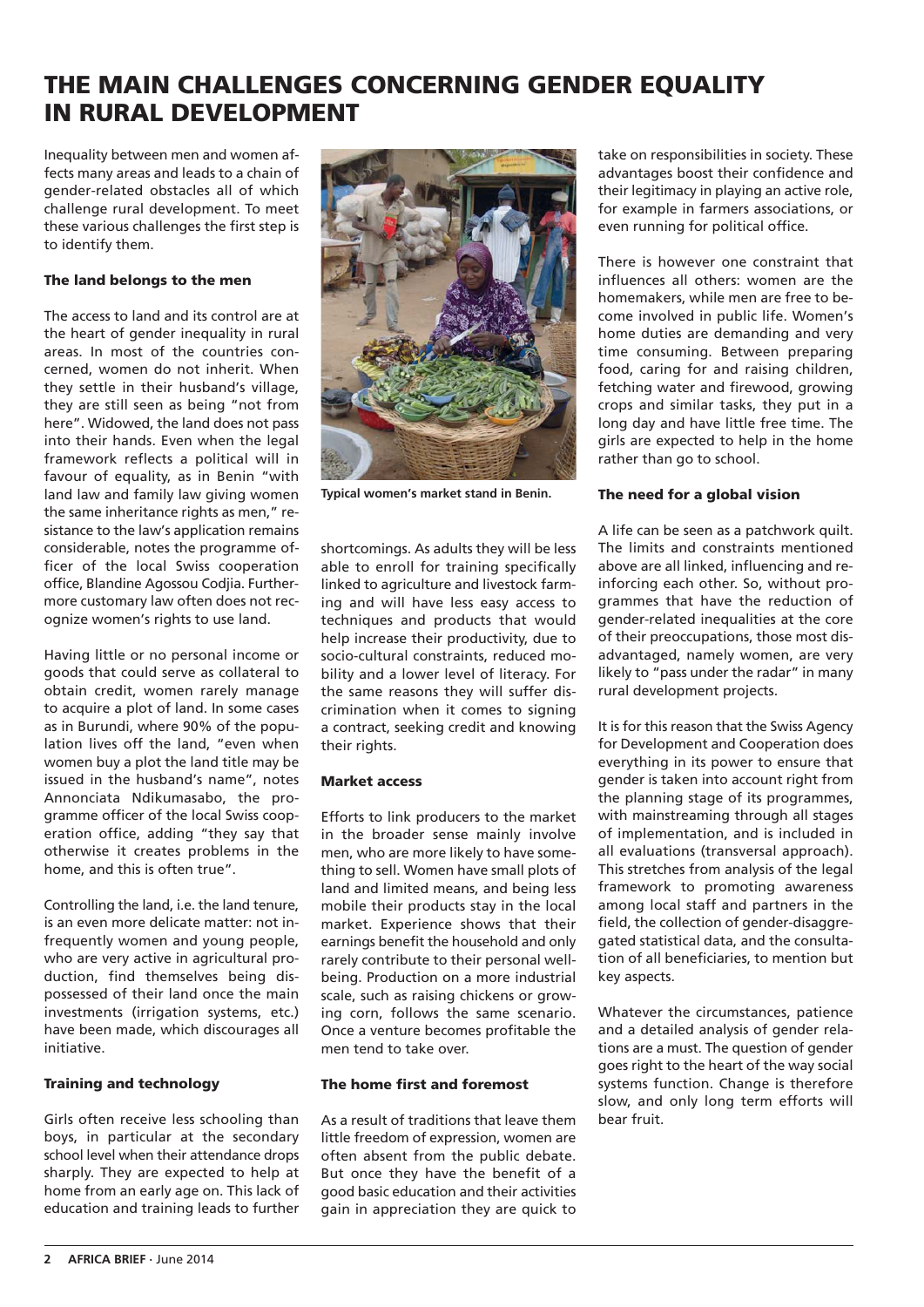# **RURAL DEVELOPMENT: GENDER IN ACTION**

The success of a "gender approach" in rural development as in other fields depends on numerous and sensitive factors which are difficult to influence: traditions, legal systems, beliefs, history, environment, etc. But there is one item that depends on the project itself: the readiness to take gender balance into account at each stage and at every level.

# **A legal framework, necessary but not always sufficient**

The ability to act depends greatly on a country's legal framework and its application. **In Tanzania,** a political framework on gender equality exists even though the required means for its implementation still need to be allocated. In 2010, SDC commissioned an evaluation of the activities it finances in Tanzania. It pointed out that despite many efforts of civil society activists, the Tanzania Poverty Reduction Strategy still offers little gender analysis: gender remains little more than a declaration of intent. Nevertheless, from the point of view of SDC, the mere existence of a political framework, even if applied perfunctorily, provides a useful basis for the development of gender interventions.

**In Mali,** another country in which SDC is active in rural development, the relevant framework is the agricultural orientation act (Loi d'Orientation Agricole) which aims to include "the economic and social promotion of women, young people and men in a rural and periurban environment". Specifically it stipulates elsewhere that "the State favours the installation of young people, women and vulnerable groups as farmers, notably by promoting their access to the means of production and through special technical and financial support mechanisms". It goes on to say that "the State promotes gender equity in the rural environment, and particularly in farmers' households" but that "preference is given to women, young people and groups considered vulnerable in the allocation of land plots in the newly developed areas provided by public funds". The legislation thus provides an almost comprehensive institutional basis for the successful implementation of a gender-based approach.

# **Setting objectives**

While SDC has limited influence on the policy framework favouring gender equality, it has all leeway to define such objectives for its cooperation offices around the world as well as with partners whose programmes receive SDC funding.

**In Tanzania,** the mobilisation of partners to implement gender equality objectives has so far remained a mere principle. The SDC supported Rural Livelihood Development Programme (RLDP) is intended to develop market systems and facilitate its access to poor farmers. The strategy "was aimed at the market, rather than at women" as Ueli Mauderli, head of rural development at the local Swiss cooperation office admits. To correct the situation SDC reinforced the mandate on gender of one of its programme officers who sensitises the partners and checks they integrate it in their work.

If you ask Ueli Mauderli "what helps" to influence the situation he replies without hesitation: "setting quantitative targets". These must be contained in the project and must be known to the partners. "With the RLDP we set the target of 40% participation by women, and the situation is improving". In chicken farming for example the ultimate aim is to provide assistance to 12,000 women, compared to the present 8,000. "In the absence of a quantitative target there is no progress. Unfortunately there is no basis for comparison, as the question of gender was not included from the start".

## **The numbers talk, but don't say everything**

The SDC gender action plans for East, Southern and West-Africa require the capture of statistical data relevant to the programmes. These data should help to identify any underlying problems such as a low rate of literacy, and to set clear objectives, monitor progress and quantify the results.

**In Benin** for example the "Swiss support for agricultural and pastoral development" evaluation report includes tables of statistics that make it possible to follow the improvements over a period of four years with regard to land under cultivation or fallow, different crops and livestock, increases in revenue and rates of literacy, etc. Even more important than the quantified data is the disaggregation of data according to gender. This makes it possible to identify efforts that have been particularly favourable to women, ensuring that rural development programmes do not merely duplicate the existing inequalities when the gender question is either ignored or underestimated.

The numbers can also be misleading rather than revealing however. They need to be backed up by considerable local knowledge. Are the women consulted to the same extent as the men? Can they express themselves freely in public? If a meeting is organised, is it as easy for the women to attend as for the men? These are some of the gender related questions raised by the SDC manual in an effort to understand the mechanisms at work in the communities in which the programmes are implemented.

## **Participation ensures support**

In an area as sensitive of gender relations, acceptance by the communities involved plays a major role. This is all the more true in rural areas, where the authority of religious leaders and village chiefs is all the greater. **In Mali,** two programmes designed to better exploit the lowlands made it possible to improve the access of women and young people to land, finance, inputs and training. One of the programmes concerns promotion of the local economy (APEL), and the other spatial planning and the "peaceful development" of agricultural land (AVAL). The use of the term "peaceful" is a fair indication of the extent to which land questions have a potential for conflict. In both programmes the involvement of the local community was crucial for ensuring the support without which no project can succeed.

Once again, despite a favourable legal framework and the fact that women make up almost half of the farming population, they "often have limited access to the means of production"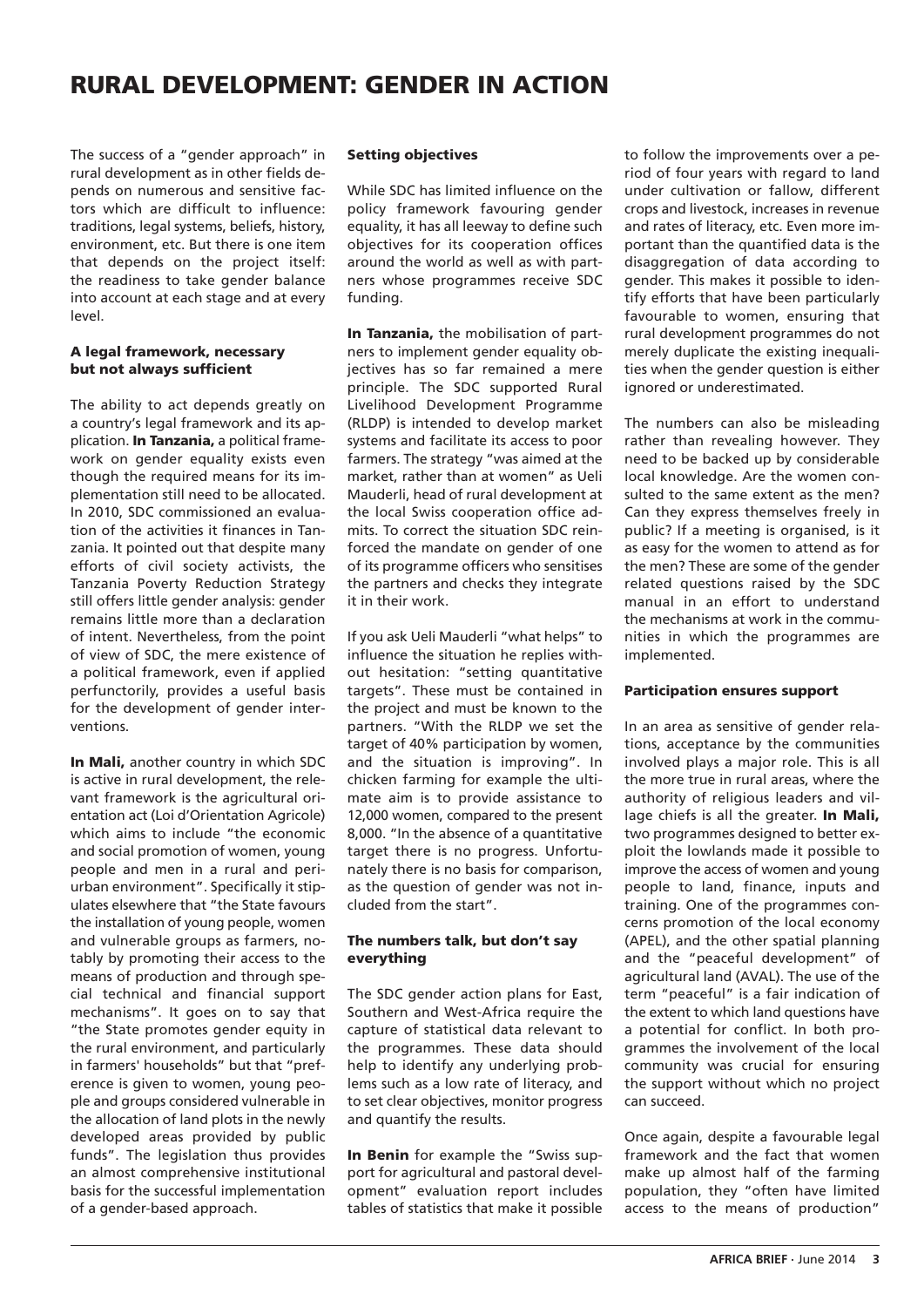according to a case study on the APEL and AVAL programmes carried out on behalf of SDC. Their plots of land are small and less fertile, their equipment is often rudimentary and they have less access to inputs and to the necessary support and advice.

Based on these findings quantitative objectives in the form of quotas were established for the APEL and AVAL programmes. Women and young people were to benefit from 20% or even 25% of the developed areas rather than the 10% (i.e. 5,000 hectares) prescribed by law. Such an allocation of land titles could not be realized simply through good will. It required the involvement of the local authorities and communities so as to guarantee land tenure for women's groups. In order to prevent expropriation, the programmes tried to involve the entire local community, women in particular, in a participatory way. This laid the basis for the establishment of a management scheme for the lowlands: identification of the users prior to the land development; establishment of management regulations through community meetings; the creation of a committee representing the community; a user contract between community and the farmers; etc. The participation of women was all the more easily accepted by the men as women have produced rice in the lowlands for generations.

In eastern **Burkina Faso** in 2013, an accord for lowland development in the rural community of Diapangou was successfully concluded, which is favourable to women and gives precedence to them. This was only possible thanks to the cooperation of the municipal authority "because it was something new", according to Habibou Koanda, SDC programme officer. The process did however require many "courtesy visits" to the administrative, religious and traditional leaders, supported by meetings to raise awareness in the community.

In the northern part of **South Africa,** the Mupo Foundation, which is supported by SDC, makes use of its traditional knowledge to achieve three goals at once: by reintroducing millet it promotes a plant with a high nutritional value, helps to maintain the biodiversity and enhances the value of women's work; for it is the women who traditionally have knowledge of this plant and the sacred rites associated with it. This

approach also helps to strengthen the social fabric, as most of the men have gone to work in the city leaving the women to look after the fields.

The cooperation offices also benefit from their own past experiences. A case in point is the INOVAGRO programme **in Mozambique,** which targets poverty among farmers in the north by improving their access to the market. The second phase was launched at the beginning of 2014. "The first phase evolved without a well-developed structure. Now we are making use of all that we have learned so far" explains Pierre Strauss, responsible programme manager in the cooperation office in Maputo. Four observations provided input for the second stage: 85% of the women involved in INOVAGRO are illiterate, they have limited access to agricultural services, they have very little decision making power in the home; and finally they need technologies to ease their workload. The measures proposed include the introduction of two new crops more accessible to women (sesame and groundnuts), the participation of women in farmers' groups to improve their access to credit, and making suppliers more aware of gender equality. The stakes are high, the objective is to raise the number of farmers to have benefited from INOVAGRO from 3,000 to 15,000 in 2017.

## **Public and private**

Women remain a minority in decision making and managerial functions, such as the management committees of farmer associations, where discrepancies in education and self-confidence are most apparent. The objective of empowering women therefore needs to be clearly stated. **In Benin** SDC supports projects aimed at empowering women in agricultural and pastoral production. The emphasis is on four main areas: increased economic self-reliance, training, research of the socio-cultural environment, and leadership. The community gradually becomes accustomed to seeing women in positions of responsibility, and seeing husbands sharing the decision making… and even household duties.

It is in this way that the notion of gender equality can gain ground in the home, at the very heart of the power relationship. "It is very difficult to have direct access" confirms Fernando Pililão,

SDC programme officer and gender focal point **in Mozambique,** adding "if we promote women's access to credit for example, we must be able to verify that it is not the husband who ultimately takes control".

The SDC gender manual accepts the essentially private nature of the family context, but also sees it as "eminently political". It is here that the first prejudices and inequalities occur which will have a major impact on the health and education of girls and the distribution of roles and responsibilities, as well as being the venue of domestic violence. It is important therefore not to neglect it, even if the resistance to change is great, in some cases even from the women themselves, on the pretext that it threatens social cohesion.

For Blandine Agossou Codjia the experience of **Benin** shows that successful examples are the best way to encourage men to share power. "A woman's increasing income earns her greater respect and therefore power potential. Influencing relations in the home requires increasing men's awareness. This is not easy, but with perseverance it can be achieved. It needs continuous effort".

**In Mali,** views solicited within the community following land development projects showed that men were aware of an improved situation in their home and no longer opposed sharing responsibilities with women. "We are no longer expected to take care of little family expenses. There is now perfect harmony at home" noted one respondent. As for the women they see their status improved, gaining social recognition. "A few years ago it was impossible for the village women to join the men to discuss problems concerning land as we now do" notes the president of one women's cooperative. This new relationship between men and women is undoubtedly one of the best possible indicators of the success of gender mainstreaming policies in rural development.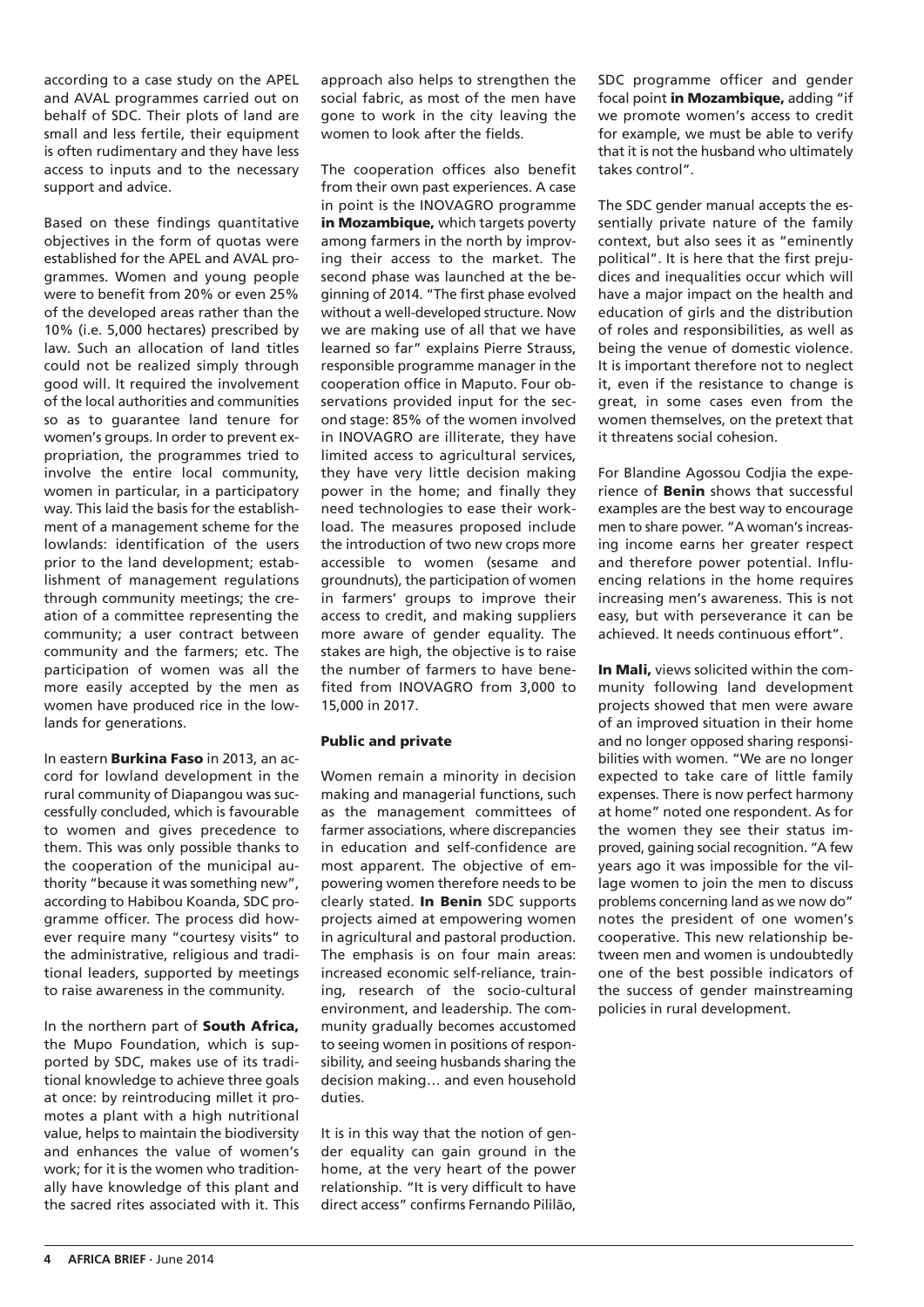# **THE PERSPECTIVE OF THE COOPERATION OFFICES**



**Questions to Fernando Pililão, the person responsible for gender mainstreaming in the Swiss Cooperation Office in Maputo, Mozambique**

**You took part in two evaluations concerning implementation of the gender approach in programmes supported by SDC in East and Southern Africa, in 2011 and 2014. What conclusions have you drawn?**

– Visited projects were lacking a gender analysis in the first phase. In Mozambique, in the second phase of the INOVAGRO programme, our partners were told of the importance of emphasising gender right from the start of a project. Time has now been allotted for this and a person has been appointed to provide supervision on gender issues. It is my hope that the whole project team will be on board.

### **You organise training in gender mainstreaming. How do you go about it? Do you use the SDC manual on gender equality as a support? Do you carry out case studies?**

– Case studies no, but we do use the manual and involve others responsible for gender in the East- and Southern Africa Division. The first training course in Mozambique, for example, brought together staff from Tanzania and Rwanda. Sharing experiences brings added value on how to mainstream gender in programmes. One of the core aspects of our training courses is to become more familiar with the social context, the need for change, etc.

### **Some examples of good practices?**

– One of the first successes was the rate of participation of women in the area of "water and sanitation", which is a fundamental aspect of rural development. Today in Mozambique it amounts to 40% in the water committees and 20% in the community development committees. It is often said that it is difficult to achieve gender mainstreaming in the big multi-donor initiatives. And

yet the Swiss cooperation office in Maputo managed to set up a clear gender action plan for donors funding projects in the water sector. The government then asked for the donor gender network's support in defining a gender strategy for this sector in Mozambique.

#### **To ensure gender mainstreaming it is necessary to institutionalise it. What does this involve?**

– Gender equality has to be a part of the SDC cooperation strategy, its procedures and instruments. Programmes supported by SDC also need to identify indicators to be able to measure progress and qualitative results by sector. The evaluations, reviews and annual reports of SDC and its partners must show the progress made and the goals achieved in this regard. Generally speaking, with an integrated approach gender becomes the responsibility of the whole team and not just of one person (gender focal point).

#### **Benefiting from experience**

Swiss cooperation offices can make use of a comprehensive gender mainstreaming manual in the form of worksheets, both for internal use and for partners. This serves as a reference tool for all SDC activities. Cooperation offices in East-, Southern- and West-Africa are also expected to adopt certain minimum standards with regard to gender and are subject to peer reviews by other cooperation offices in an effort to promote the gender issue at the institutional level, the only way to ensure that it is taken into account across the board. They also promote "good practices". Furthermore SDC organises regional workshops on a regular basis, making it possible to exchange experiences and proceed with any adjustments necessary, always bearing in mind that each situation requires an adequate solution.



**Questions to Habibou Koanda the person responsible for gender mainstreaming in the Swiss Cooperation Office in Ouagadougou, Burkina Faso**

**How can one get across the notion of "gender mainstreaming" at the institutional level?** 

– Even within SDC an effort has to be made to get staff to include this question in their work. We then consider the proposals submitted by local partners. Do they take into account the views of both men and women? Are the different needs of men and women taken into account, and was everyone consulted? We try to go deeper into such questions by means of dialogue with our partners.

### **Gender mainstreaming involves the relationships between men and women. Can it be institutionalised?**

– Institutionalisation for us means making the actors aware of adopting a strategy to bring about change. This means there has to be a person responsible for gender in the programme, and tools that take it into account, from planning to evaluation. We can then move forward, making sure that the tools are used, the results analysed and lessons are learned from our experiences.

#### **How does the main resistance to change manifest itself?**

– It is the very idea of the status of men and women. Women are unthinkable in certain roles. Even with the realisation that it would be useful… there are traditional ways of doing things, in all societies.

#### **There is often the fear that a change in the status of women will destroy social cohesion…**

– This fear does exist, but only because the question has not been given serious consideration. In the programmes we support, visible changes have come about between men and women, in the